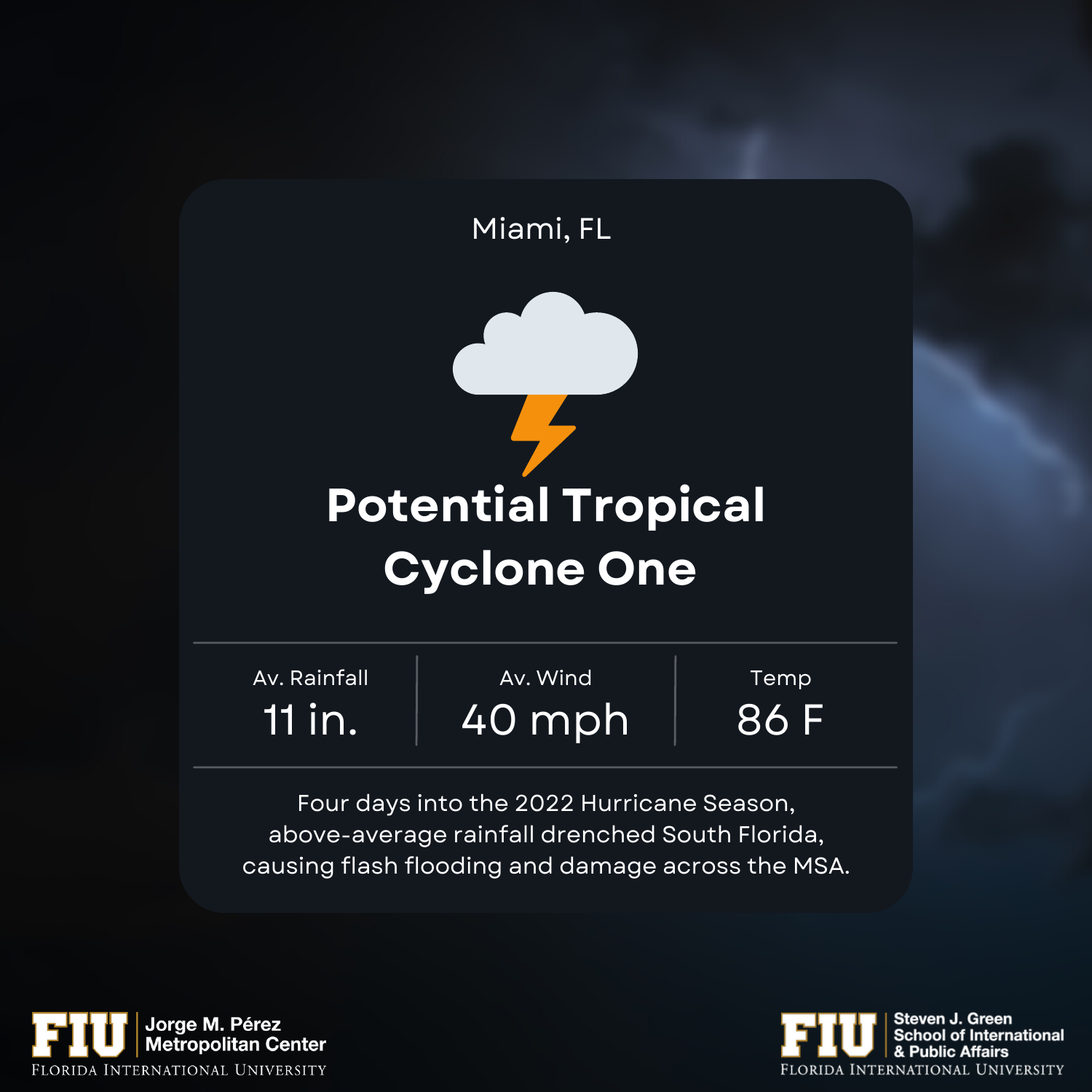# **Potential Tropical Cyclone One June 2-4, 2022**

### **Rainfall**

| <b>Biscayne Park</b> | 11.61" | Miami Int'l Airport | 11.05" |
|----------------------|--------|---------------------|--------|
| <b>El Portal</b>     | 11.48" | <b>Culter Bay</b>   | 12.41" |
| Little Havana        | 11.27" | Downtown            | 10.5"  |

#### **The average rainfall accumulation for the first seven days of June in Miami is 6 inches.**

**What does this above-average precipitation rate mean for South Florida as it faces the remainder of the Hurricane Season?**





Sources: NBCMiami. (2022). LIST: Rainfall Totals Across South Florida From Tropical System. Weather Sparks. (2022). June Weather in Miami.

AccuWeather. (2022). Hurricane season's opening salvo a monster rainmaker in Miami. ds after the heavy rain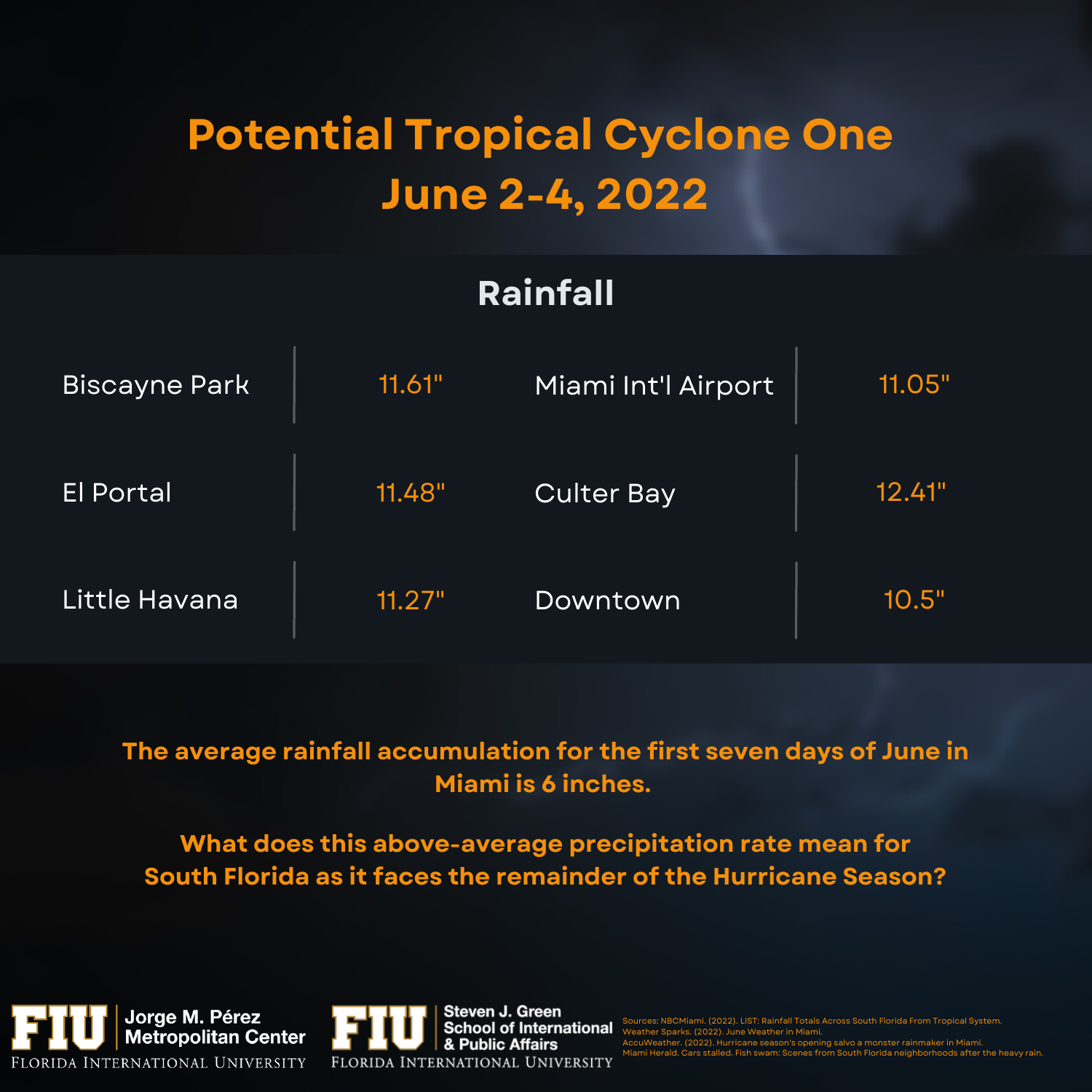In addition to elevation and flooding risks, the following situations and unaddressed issues contribute to the effects of tropical storms and hurricanes:



Sea-level rising and climate change



Faulty roadside drainage systems



Inadequate and aging infrastructure



Driving through high waters, pushing it closer to homes

Sewage back-up



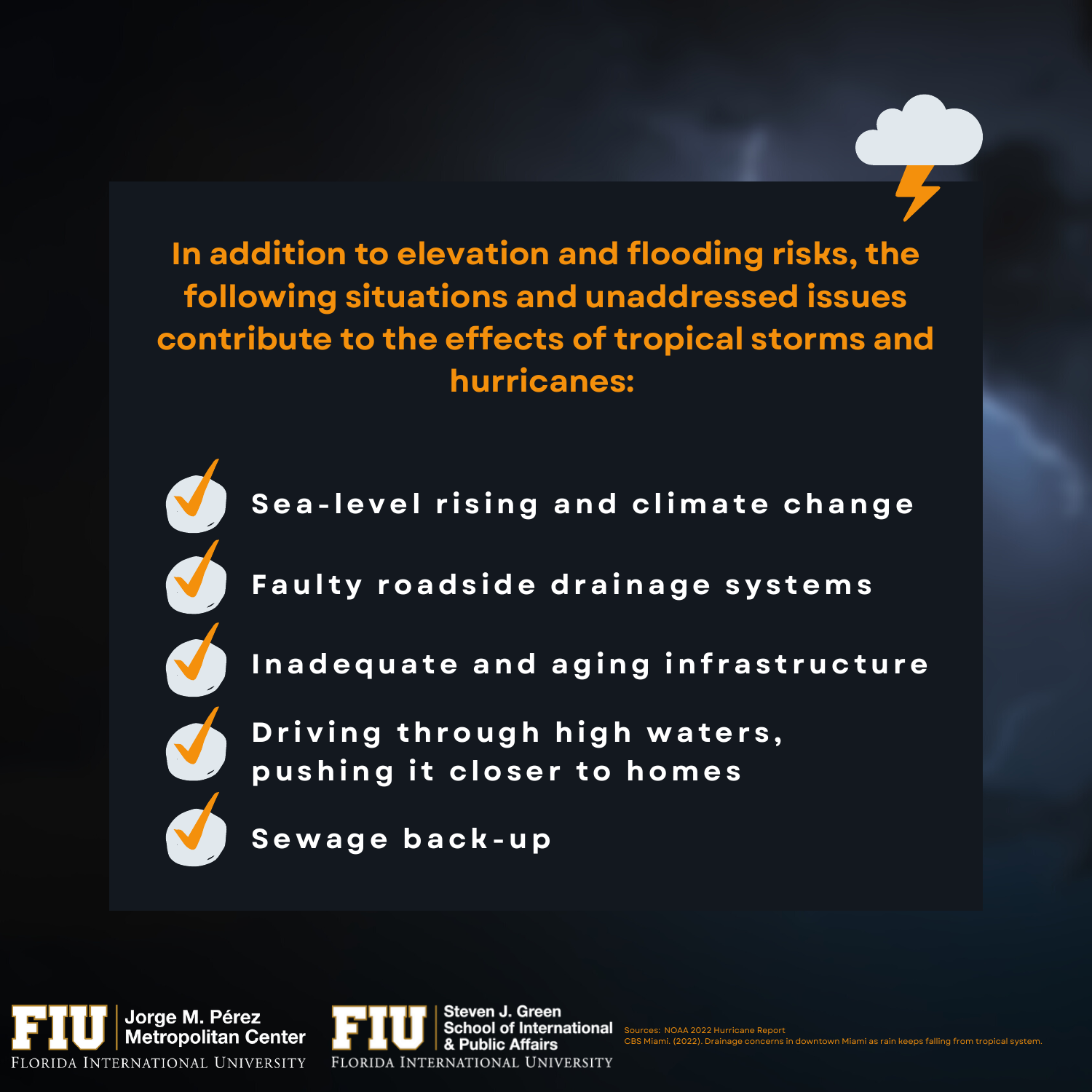## **Miami Flood Zoning and Risks**

Federal Emergency Management Agency's (FEMA) regularly updates a digital flood hazard maps to reflect current flood risks for Miami-Dade County. Comparing the risk to elevation and projected rainfall can help predict areas most at risk for the upcoming season.

| <b>Area</b>          | <b>Average Elevation</b> | <b>Flooding Risk Level</b>                        |
|----------------------|--------------------------|---------------------------------------------------|
| <b>Biscayne Park</b> | 6.56 ft.                 | Zone AE: Moderate to High                         |
| <b>El Portal</b>     | 7 ft.                    | Two neighborhoods in<br>Zone AE: Moderate to High |
| Little Havana        | 10 ft.                   | Zone AH: Moderate to High                         |
| Allapattah           | 9 ft.                    | Zone AE: Moderate to High                         |
| <b>Cutler Bay</b>    | 7 ft.                    | Zone AE: Moderate to High                         |
| Downtown/Brickell    | $5.5$ ft.                | Zone AE: Moderate to High and<br>Zone VE: High    |

Zone VE- Coastal areas that have additional hazards associated with storm waves and a 25% chance of detrimental annual flooding Zone AE- Flood depths up to 3 ft.

Zone AH- Flood depths between 1-3 ft.



Sources: Flood Zone Maps - Miami Dade County TopoZone Maps